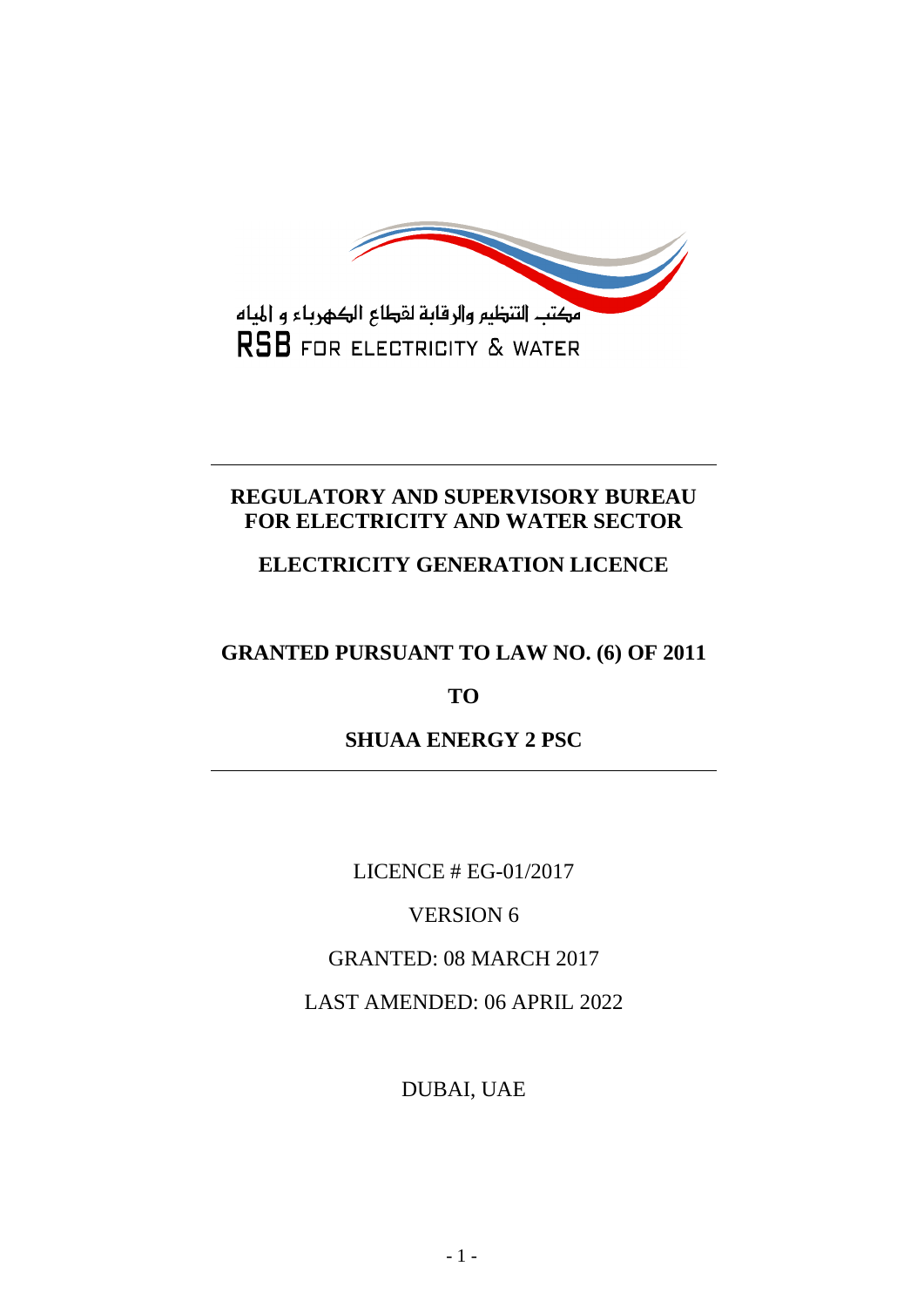## **CONTENTS**

| Clause                                             | Page |  |
|----------------------------------------------------|------|--|
| <b>SECTION 1</b><br>DEFINITIONS AND INTERPRETATION | 3    |  |
| Definitions<br>1.                                  | 3    |  |
| Interpretations<br>2.                              |      |  |
| <b>SECTION 2</b><br><b>LICENCE</b>                 | 6    |  |
| <b>Grant of Licence</b><br>1.                      |      |  |
| Term of Licence<br>2.                              |      |  |
| <b>Amendments and Revocation</b><br>3.             | 6    |  |
| Subcontracting<br>4.                               | 6    |  |
| Miscellaneous<br>5.                                | 6    |  |
| SCHEDULE 1 GENERATION CONDITIONS                   | 7    |  |
| Condition 1<br><b>Conditions and Derogations</b>   | 7    |  |
| Condition 2<br><b>Prohibited Activities</b>        | 7    |  |
| Condition 3<br>Compliance                          | 8    |  |
| Condition 4<br><b>System Planning</b>              | 8    |  |
| Condition 5<br>Scheduling, Dispatch and Metering   | 8    |  |
| Condition 6<br><b>Ancillary Services</b>           | 8    |  |
| Provision of Information<br>Condition 7            | 8    |  |
| Condition 8<br>Health, Safety and Environment      | 9    |  |
| Condition 9<br>Fees                                | 9    |  |
| Condition 10<br>Third Party Liability Insurance    | 9    |  |
| Condition 11 Revocation                            | 9    |  |
| Condition 12 Transfer of Licence                   | 11   |  |
| Condition 13 Subcontracting Licensed Activities    | 11   |  |
| <b>SCHEDULE 2</b><br>PLANT DESCRIPTION             | 12   |  |
| <b>SCHEDULE 3</b><br>AMENDMENT HISTORY             | 13   |  |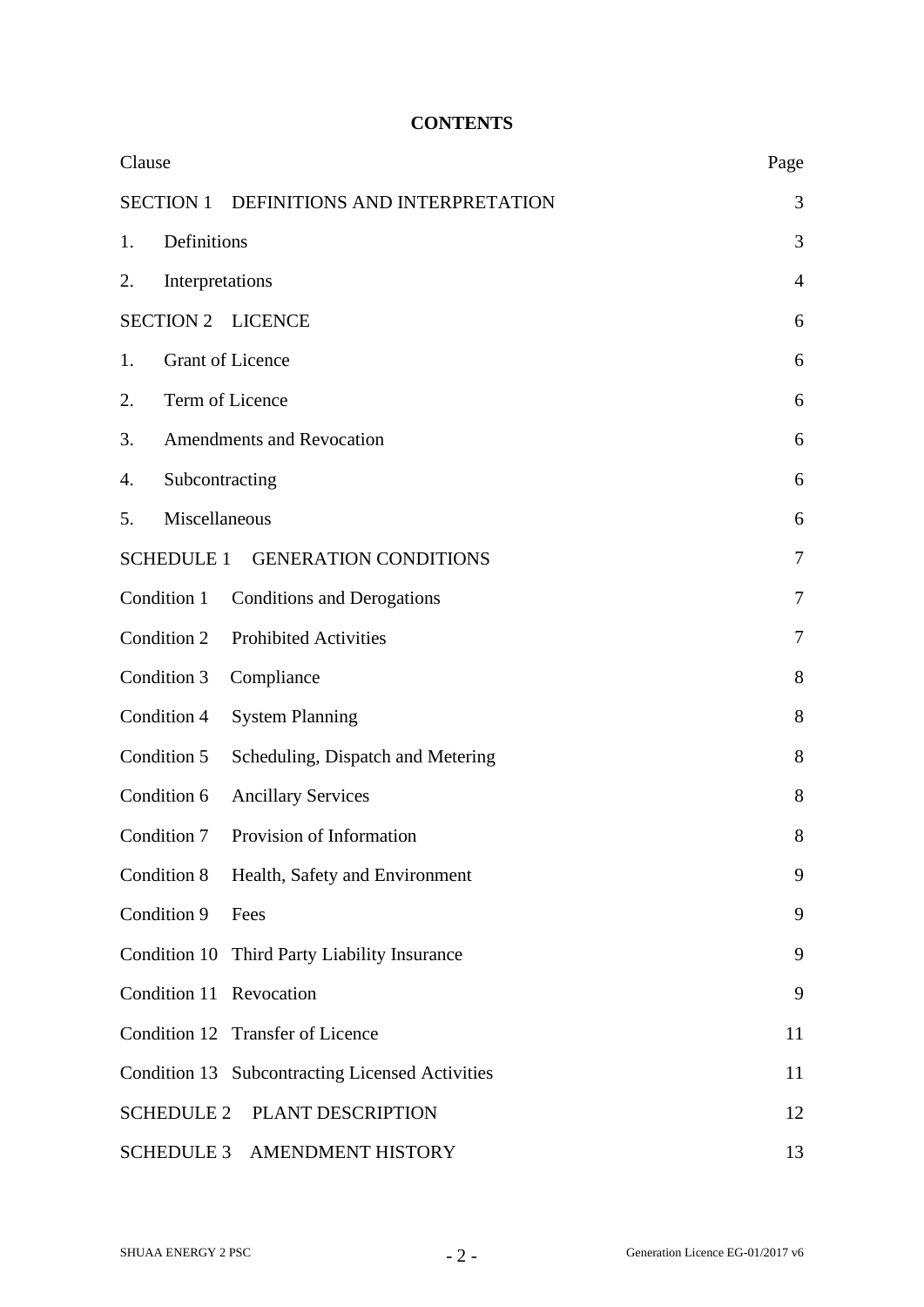### **ELECTRICITY GENERATION LICENCE**

#### **SECTION 1 – DEFINITIONS AND INTERPRETATION**

#### 1. **Definitions**

Capitalised terms not otherwise defined herein shall have the meaning given to them in the Law No 6. The following words and expressions used in this Licence shall have the following meanings:

"**Affiliate**", in relation to a person, means any person which Controls (directly or indirectly) that person, any other person which that person Controls (directly or indirectly) and any other person which is under common Control with that person (directly or indirectly), provided that: (i) the ultimate holding company of that person shall be deemed to be an Affiliate and (ii) DEWA shall not be considered an Affiliate of the Licensee;

"**Ancillary Services**" has the meaning given to it in the IWPP Code;

"**Availability Notice**" has the meaning given to it in the IWPP Code;

"**Control**" means, in respect of a person by another, that a person (whether alone or with its affiliates and whether directly or indirectly and whether by the ownership of share capital, the possession of voting power, contract or otherwise):

- (a) owns or controls (whether directly or otherwise) fifty-one per cent (51%) or more of the equity share capital, voting capital or the like of the controlled person; or
- (b) has the right, through ownership of equity share capital or voting capital, by contract, or otherwise, to control the compositions of, or the appointment of, a majority of the members of the board of directors, board of management, or other equivalent or analogous body of the controlled person;

"**Developer Shareholder**" means any person, other than DEWA or its Affiliates, who own shares in the Licensee;

"**DEWA**" means the Dubai Electricity and Water Authority;

"**IWPP Code**" means "Independent Water and Power Producers' Code" established by the RSB in accordance with Law No 6 (including any supplementary standards incorporated by reference therein);

"**Law No 6**" means Law No. (6) of 2011 Regulating the Participation of the Private Sector in Electricity and Water Production in the Emirate of Dubai together with any regulations promulgated in connection with this Law;

"**Licensed Activities**" has the meaning given in Paragraph 1 of Section 2;

"**Licensee**" has the meaning given in Paragraph 1 of Section 2;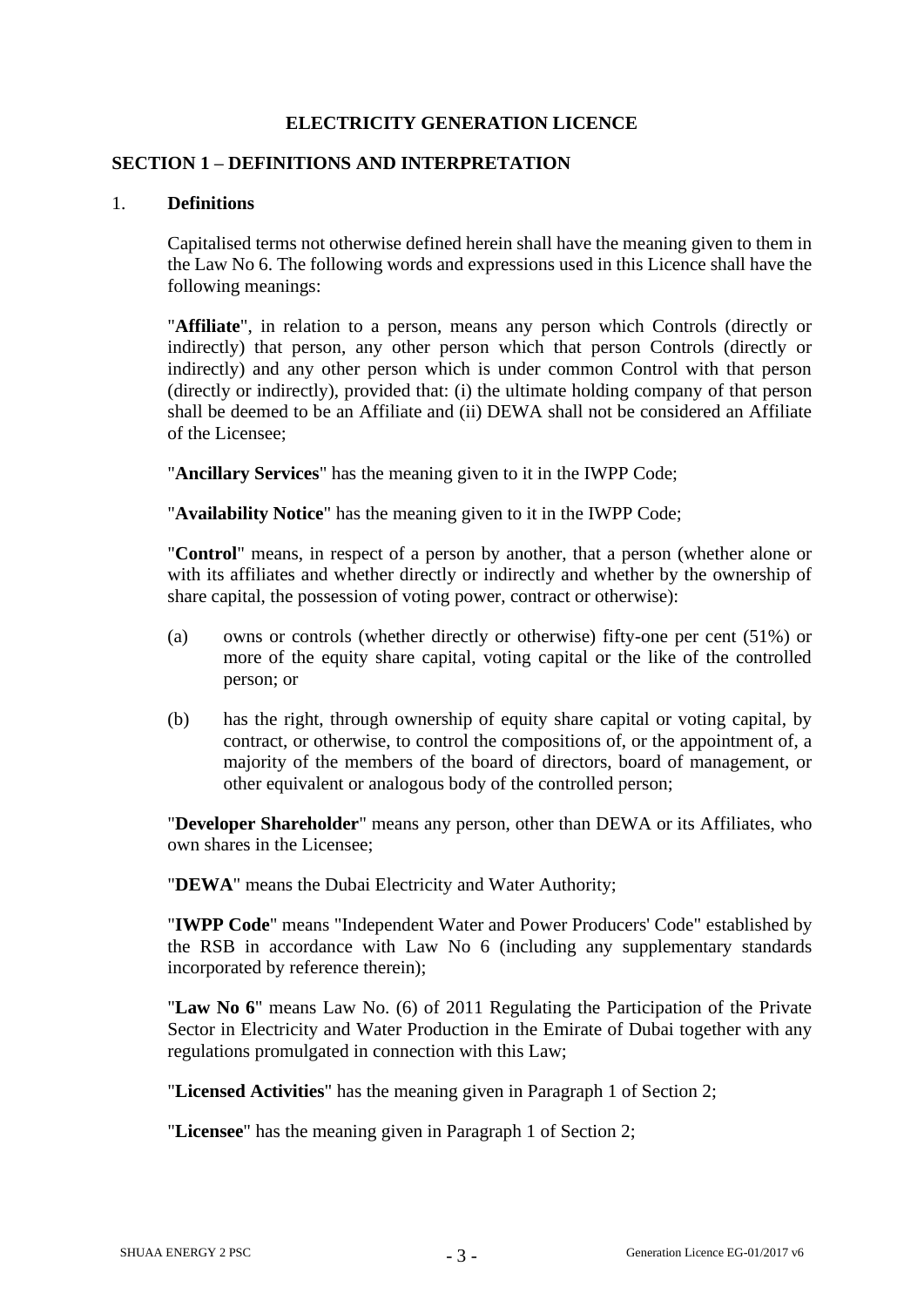"**Licensee's System**" means the electric lines owned or operated by the Licensee for the transport of electricity from Power Units to the Electrical Delivery Point (as defined in the PPA);

"**Plant**" has the meaning given in Paragraph 1 of Section 2;

"**Power Unit**" means any Power Unit (as defined in the IWPP Code) forming part of the Plant;

"**PPA**" means the power purchase agreement entered into by the Licensee and DEWA in relation to the sale and purchase of generating capacity and power output from the Plant;

"**Related Undertaking**" means any undertaking in respect of which the Licensee, the Developer Shareholder and/or any of their Affiliates (whether alone or together with other Affiliates) has (i) a participating interest, amounting to thirty percent (30%) or more of such undertaking's equity share capital, or (ii) has the right to appoint a majority of the directors to that undertaking;

"**RSB**" means the Regulatory and Supervisory Bureau established by Executive Council Resolution No. (2) of 2010 on the establishment of a Regulatory and Supervisory Office for Electricity and Water Sectors in Dubai;

"**RSB Fees Schedule**" means the schedule of fees for issuance of electricity and water production licences as defined by Executive Council Resolution No. (43) of 2015 Concerning the Fees to be Charged by the Regulatory and Supervisory Bureau for the Electricity and Water Sector in the Emirate of Dubai;

"**Transmission Control Centre**" has the meaning given to it in the IWPP Code;

"**Transmission Operator**" means DEWA in its capacity as operator of the Transmission System; and

"**Transmission System**" has the meaning given to it in the IWPP Code (as it applies to electricity).

#### 2. **Interpretation**

For the purpose of this Licence:

- (a) any reference to "**Paragraph**", "**Section**" or a "**Schedule**" is a reference to a Paragraph or Section in, or the Schedule to, this Licence;
- (b) any reference to a "**Condition**" is a reference to a Condition in Schedule 1;
- (c) where any obligation of the Licensee is required to be performed within a specified time limit that obligation shall be deemed to continue after that time limit if the Licensee fails to comply with that obligation within that time limit;
- (d) in construing a Condition or Section, the heading or title of any Condition or Section shall be disregarded;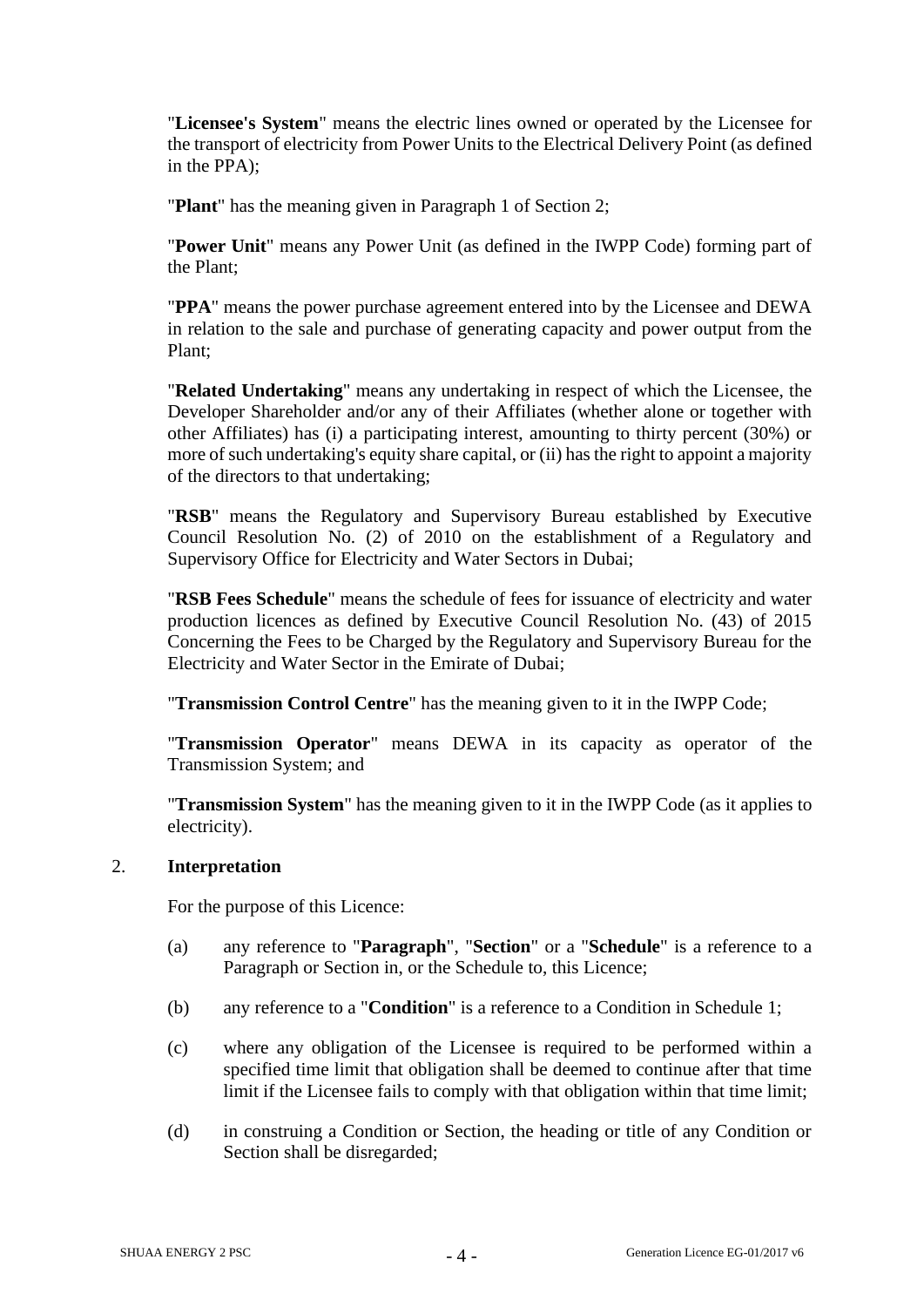- (e) the word "**include**" shall be construed without limitation;
- (f) a reference to a law, by-law, IWPP Code or document issued by the RSB shall be construed to refer to such law, by-law, IWPP Code or document issued by the RSB as may have been modified or replaced from time to time; and
- (g) in the event of any inconsistency between any terms of this Licence and laws of Dubai and the United Arab Emirates the law shall prevail to the extent of such inconsistency.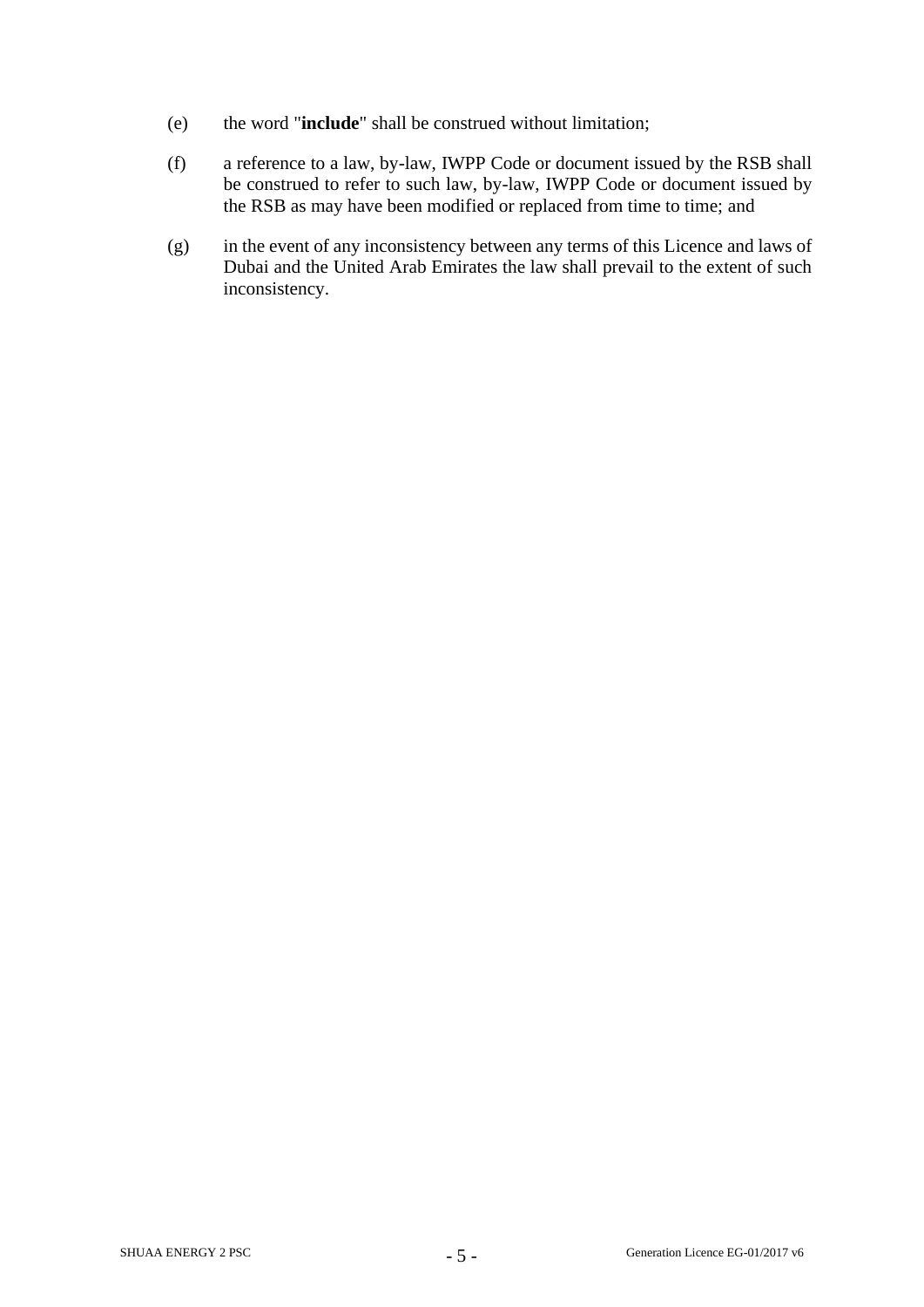## **SECTION 2 – LICENCE**

### 1. **Grant of Licence**

Pursuant to Law No 6, and subject to the terms and conditions set out in this Licence and the Conditions in Schedule 1, the RSB grants a licence to SHUAA ENERGY 2 PSC (the "**Licensee**") to carry out the following Regulated Activities (the "**Licensed Activities**") at its generation facility located at Mohammed Bin Rashid Al Maktoum Solar Park in Saih Al Dahal, Dubai, as more specifically described in Schedule 2 (the "**Plant**"):

- (a) the generation of electricity employing the use of solar photovoltaic plant up to a maximum of 870 MW<sub>AC</sub>; and
- (b) the delivery thereof into the Transmission System on terms and conditions to be agreed with the Transmission Operator in the PPA.

#### 2. **Term of Licence**

This Licence shall come into force on 01 January 2018 and, unless revoked in accordance with the provisions of Condition 11, shall continue until terminated by not less than 33 years notice in writing from the RSB to the Licensee.

### 3. **Amendments and revocation**

This Licence is subject to (i) amendment in accordance with its terms or with Article 18 of Law No 6, and (ii) revocation in accordance with Condition 11.

#### 4. **Subcontracting**

The Licensee shall subcontract the operation and maintenance of the Plant to Energize O&M Company L.L.C.

#### 5. **Miscellaneous**

All correspondence, notices (including any notices issued by the RSB pursuant to Article 26 of Law No 6), instructions, consents and other communications between the RSB and the Licensee shall be in English, in writing and shall be sent to the following addresses (or such other address as may be notified by one party to the other from time to time):

| The Regulatory and Supervisory Bureau | <b>Shuaa Energy 2 PSC</b>            |
|---------------------------------------|--------------------------------------|
| for Electricity and Water Sector      | <b>DEWA Sustainable Building</b>     |
| Dubai Petroleum Complex               | 6th Street, Al Quoz 3                |
| Al Safa St.                           | Dubai, United Arab Emirates          |
| P.O. Box: 121555                      | <b>Attention: Executive Managing</b> |
| Dubai, United Arab Emirates           | Director                             |
| <b>Attention: Executive Director</b>  | Email: DEWAIII@masdar.ae             |
|                                       |                                      |

## **APPROVED BY: GRAEME SIMS, EXECUTIVE DIRECTOR**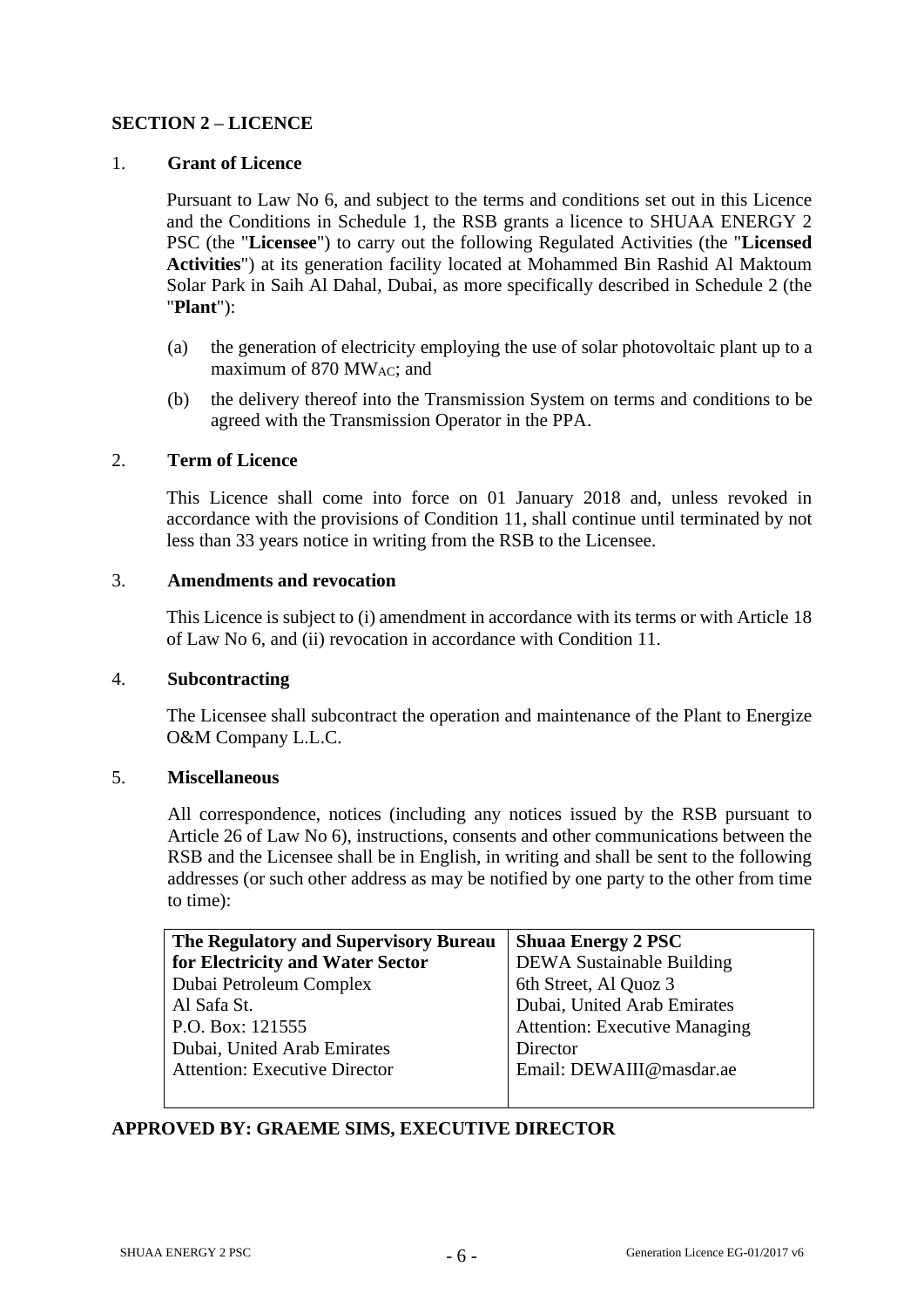### **SCHEDULE 1 - GENERATION CONDITIONS**

#### **CONDITION 1 CONDITIONS AND DEROGATIONS**

- 1. The Conditions in this Schedule shall apply to the Licensed Activities forming the authorised business of the Licensee or any Affiliate or Related Undertaking in the generation of electricity.
- 2. The Licensee may be relieved of its obligation under any Condition to such extent, and subject to such terms and conditions, as may be specified in directions issued by the RSB (following consultation with DEWA, other Licensed Entities and other persons likely to be materially affected thereby).

#### **CONDITION 2 PROHIBITED ACTIVITIES**

- 1. The Licensee shall not, and shall procure that no Affiliate or Related Undertaking (unless such Affiliate or Related Undertaking is specifically authorised to do so by the RSB) shall, on its own account (or that of the Licensee or of any Affiliate or Related Undertaking, as the case may be) within the Emirate of Dubai,:
	- (a) purchase or otherwise acquire electricity for the purpose of sale or other disposition to third parties;
	- (b) transmit electricity or otherwise convey electricity by any other means, except to the extent necessary to deliver electricity into the Transmission System;
	- (c) engage in the distribution or supply electricity to any premises, except to any plant, building or facility owned by the Licensee, a Developer Shareholder or one of their Affiliates;
	- (d) generate electricity in excess of the amount specified in Paragraph 1 of Section 2; or
	- (e) together with the Developer Shareholder (and the Licensee's and Developer Shareholder's respective Affiliates) and the Related Undertakings, have an aggregate capacity interest which exceeds 25% of the generation capacity of facilities which generate electricity in the Emirate of Dubai (where "**capacity interest**" means the percentage shareholding (whether direct or indirect) of the relevant Licensee, Developer Shareholder, Affiliate or Related Undertakings in entities which own generating capacity multiplied by the generating capacity of such entities).
- 2. The Licensee shall not without the prior consent of the RSB carry on any activities other than the Licensed Activities and Ancillary Services.
- 3. The Licensee shall comply, at all times, with Law No 6 when carrying out the Licensed Activities.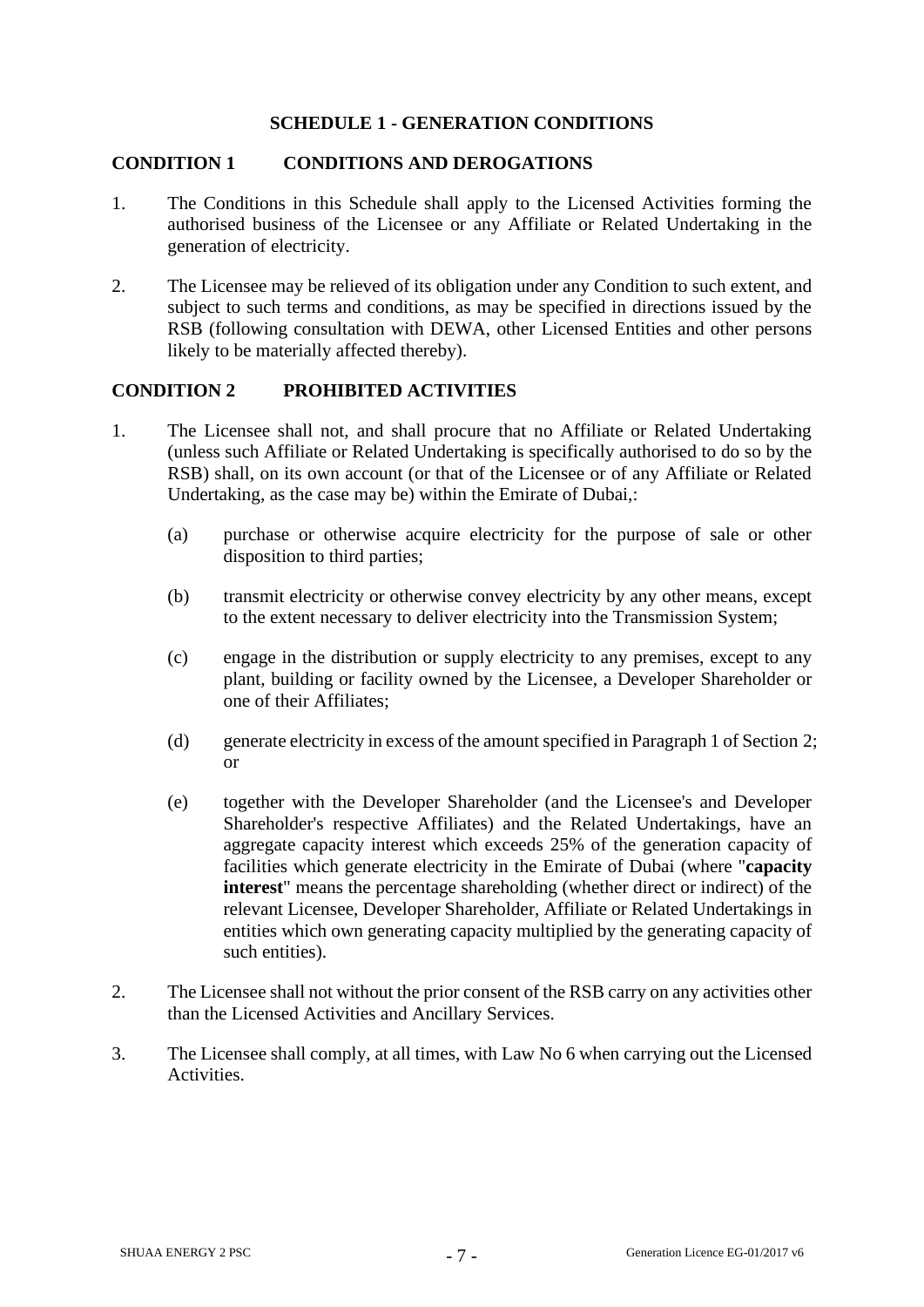## **CONDITION 3 COMPLIANCE**

- 1. The Licensee shall comply with the IWPP Code.
- 2. The Licensee shall comply with the provisions of the PPA.
- 3. The Licensee shall comply with the standards issued by the RSB from time to time pursuant to Article 20 of Law No 6 and approved by the Supreme Council of Energy established pursuant to Law No. (19) of 2009 Establishing the Supreme Council of Energy.

## **CONDITION 4 SYSTEM PLANNING**

The Licensee shall plan and develop the Licensee's System to a standard no less stringent than that applicable to the Transmission Operator (as approved from time to time by the RSB in respect of the Transmission System) or such other standard as may be proposed by the Licensee and approved by the RSB.

## **CONDITION 5 SCHEDULING, DISPATCH AND METERING**

- 1. The Licensee shall issue an Availability Notice in respect of all Power Units which have a capacity of 10 MW or more (as specified in Schedule 2).
- 2. The Licensee shall, at such times and in such manner as may be provided under the IWPP Code or the PPA, provide the Transmission Operator with all information reasonably required by it to enable it to (i) dispatch the Power Units from the Transmission Control Centre, (ii) implement the scheduling procedures specified in the IWPP Code, and (iii) perform such other functions as are required for the efficient operation of the Transmission System.
- 3. The Licensee shall comply with the provisions of the metering and data requirements set out in the IWPP Code and the PPA.

## **CONDITION 6 ANCILLARY SERVICES**

The Licensee shall, from time to time, upon request by the Transmission Operator, offer terms for the provision by the Licensee of Ancillary Services from any operating Power Unit.

## **CONDITION 7 PROVISION OF INFORMATION**

- 1. The Licensee shall provide to the RSB, in such manner and at such times as the RSB may require, such documents, accounting information, estimates, returns or reports (whether or not prepared specifically at the request of the RSB) of any description, as the RSB may consider necessary in the light of the Conditions or as it may require for the purpose of performing the functions assigned or transferred to it by, or under, Law No 6.
- 2. The Licensee shall prepare audited financial accounts as required by law and such other accounts as the RSB may require from time to time, and provide the RSB with copies thereof within six (6) months of the end of the Licensee's financial year.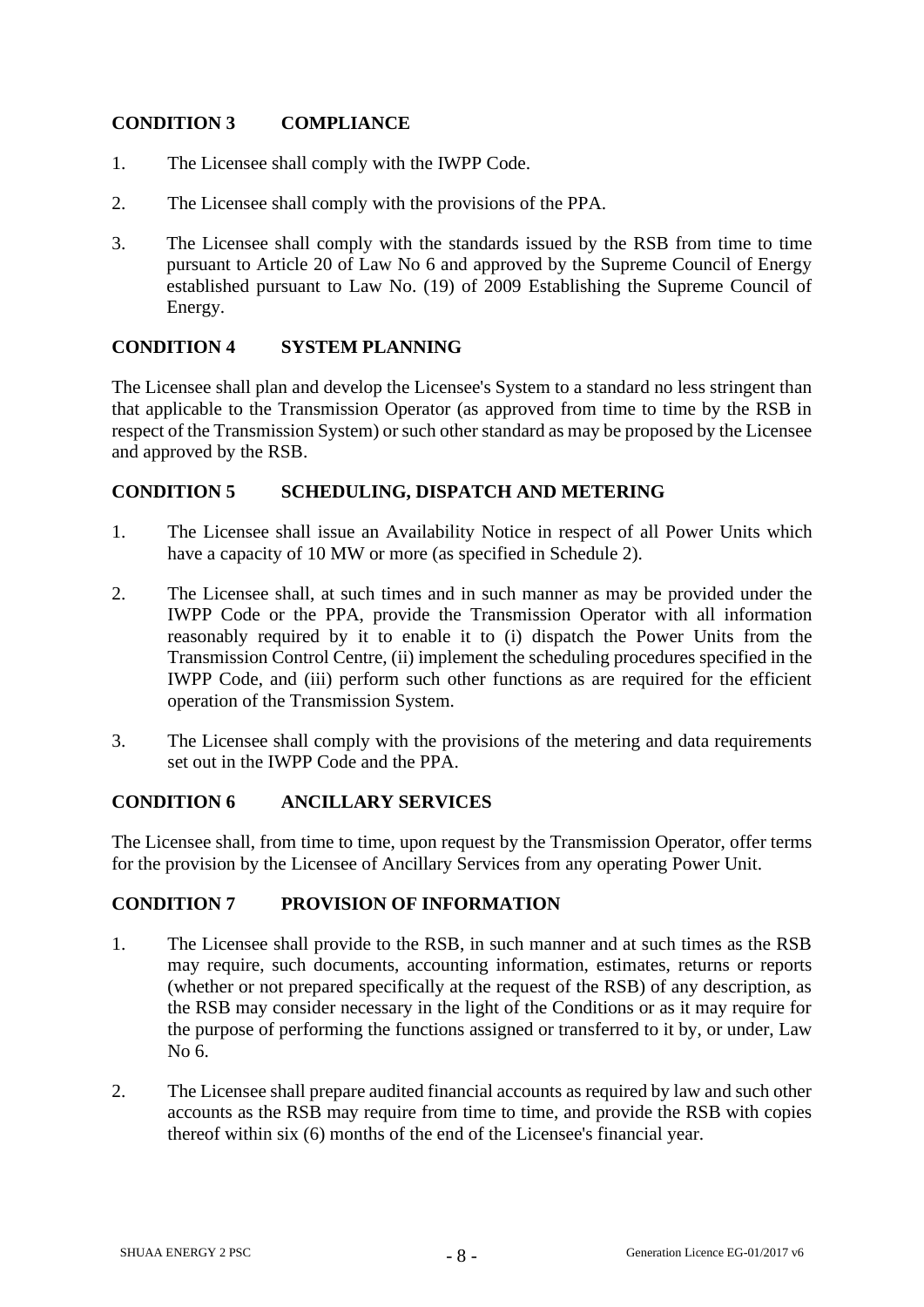## **CONDITION 8 HEALTH, SAFETY AND ENVIRONMENT**

- 1. The Licensee shall, taking due account of any guidance issued to it by the RSB and applicable health, safety and environmental standards prevailing in the Emirate of Dubai, within six (6) months of the day on which this Licence comes into force under Paragraph 2 of Section 2, establish and review, as and when appropriate, a written policy (and operational objectives and management arrangements to give effect to such policy) designed to protect (i) the health and safety of the general public and persons employed by the Licensee, and (ii) the environment (the "**HSE Policy**").
- 2. The Licensee shall, upon the establishment of the HSE Policy and any revision thereof, promptly send to the RSB a copy of the policy (together with a general description of the applicable operational objectives and management arrangements).
- 3. The Licensee shall perform the Licensed Activities in a manner consistent with the HSE Policy (and the applicable operational objectives) and shall use its reasonable endeavours to give effect to the management arrangements as described to the RSB.

#### **CONDITION 9 FEES**

In respect of the year beginning on 08 March 2017 and in each subsequent year, the Licensee shall, within thirty (30) days of the RSB giving notice to the Licensee of its fees, pay to the RSB the applicable fee as determined in accordance with the RSB Fees Schedule (as may be revised and approved from time to time by the Executive Council).

### **CONDITION 10 THIRD PARTY LIABILITY INSURANCE**

- 1. The Licensee shall maintain insurance against third party liabilities, in respect of its Licensed Activities, on terms approved by the RSB (including with respect to the type, cover, level and identity of the insurer(s)). The RSB may, at any time, give notice to the Licensee requiring it to modify the terms of such insurance and the Licensee shall, by no later than sixty (60) days (or such longer period as the RSB may approve) from the date of the notice, procure that such modification is made. Notwithstanding the foregoing, the Licensee shall not be required to maintain such insurance to the extent that the Licensee can demonstrate, to the reasonable satisfaction of the RSB, that it has the financial capacity to meet any liability to a third party in respect of which the Licensee does not otherwise have insurance.
- 2. The Licensee shall, except as the RSB may otherwise consent, procure that every insurance policy maintained pursuant to this Condition 10 shall bear an endorsement to the effect that thirty (30) days' notice shall be given to the RSB by the insurer or insurance broker of any lapse or cancellation of, or material change to, the policy.

## **CONDITION 11 REVOCATION**

- 1. The RSB may revoke this Licence by not less than thirty (30) days' written notice to the Licensee (unless the relevant breach is cured before the expiry of such thirty (30) day period):
	- (a) if the Licensee agrees in writing that this Licence should be revoked;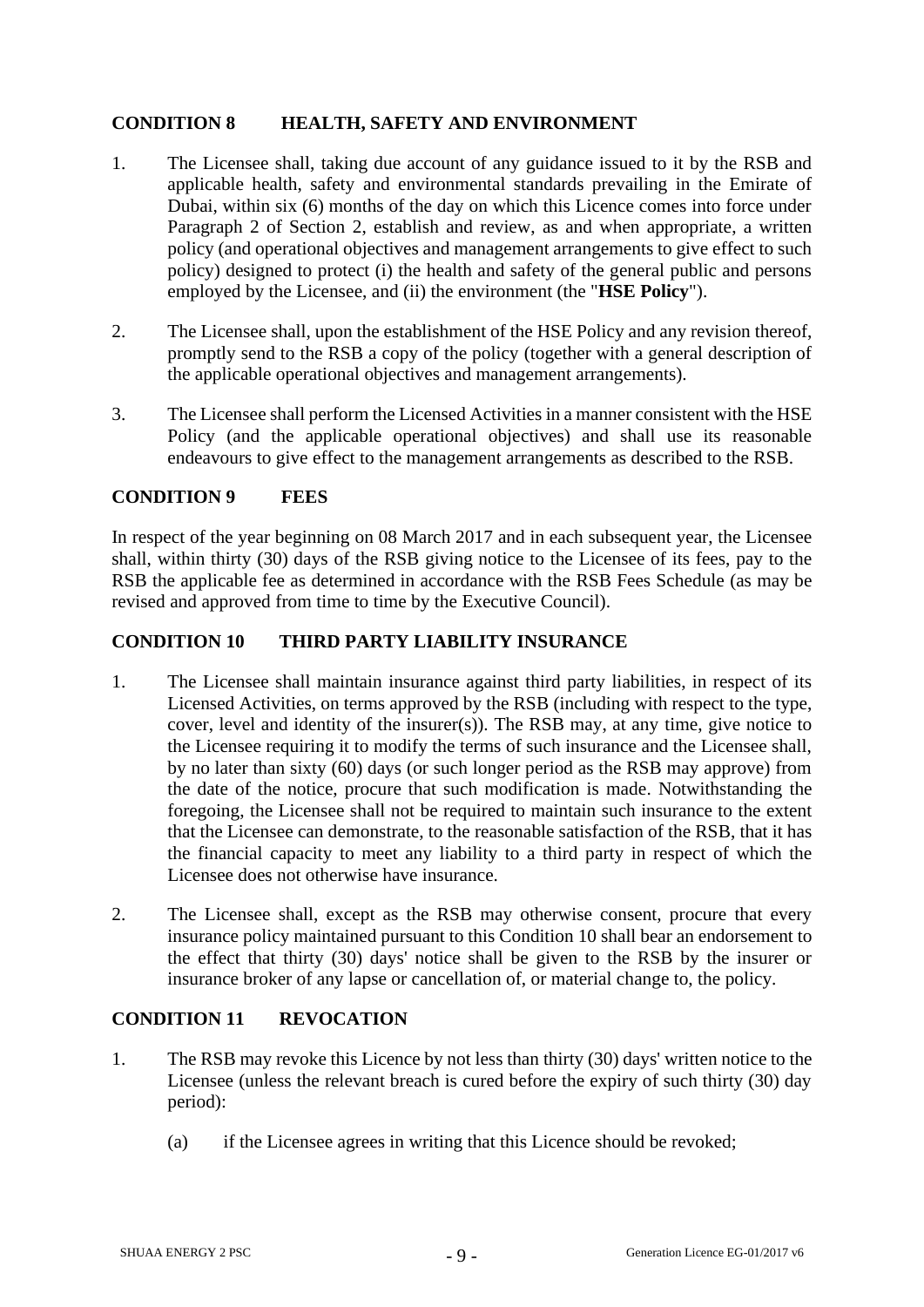- (b) if the Licensee is in breach of any applicable law of Dubai or the United Arab Emirates, including Law No 6;
- (c) if any amount payable under Condition 9 is not paid within thirty (30) days after it has become due, and remains unpaid for a period of thirty (30) days after the RSB has given the Licensee notice that the payment is overdue;
- (d) if the Licensee fails to comply with any notice issued by the RSB pursuant to Article 26 of Law No 6 and such failure is not rectified to the satisfaction of the RSB within three (3) months of the date of issuance thereof;
- (e) if the Licensee persistently fails to comply with its obligations under the IWPP Code or the PPA and such failure has a material adverse effect on the efficiency of the Transmission System and/or dispatch by the Transmission Control Centre;
- (f) if the PPA is terminated for any reason attributable to the Licensee;
- (g) if the Licensee ceases to carry on the Licensed Activities for a period exceeding ninety (90) days, except where the RSB is satisfied that such cessation was caused by an event or circumstances beyond the reasonable control of the Licensee;
- (h) if:
	- (i) the Licensee suffers a loss of 50% of the share capital and a resolution is passed, by shareholders representing at least 25% of the share capital of the Licensee, in relation to the bankruptcy, insolvency, winding-up, liquidation of, or similar proceeding against or relating to the Licensee; and/or
	- (ii) a trustee, liquidator, custodian or similar person is appointed in connection with any matter or proceeding referred to in (i) above, where the appointment is not set aside or stayed within sixty (60) days of such appointment; and/or
	- (iii) a court, which has jurisdiction, makes an order to wind up or otherwise confirm the bankruptcy or insolvency of the Licensee, where the order is not set aside or stayed within sixty (60) days;
- (i) if the Developer Shareholder transfers its shares in the Licensee without the RSB's consent;
- (j) if, without the RSB's consent, there is a direct or indirect change in Control of any Developer Shareholder or any person to whom the Licensee subcontracts all or part of the Licensed Activities in accordance with Paragraph 4 of Section 2 and Condition 13;
- (k) if the Licensee is convicted of having committed an offence under Article 37 of Law No 6 in making its application for this Licence;
- (l) on expiry of the duration of the existence of the Licensee as specified in its memorandum and articles of association; or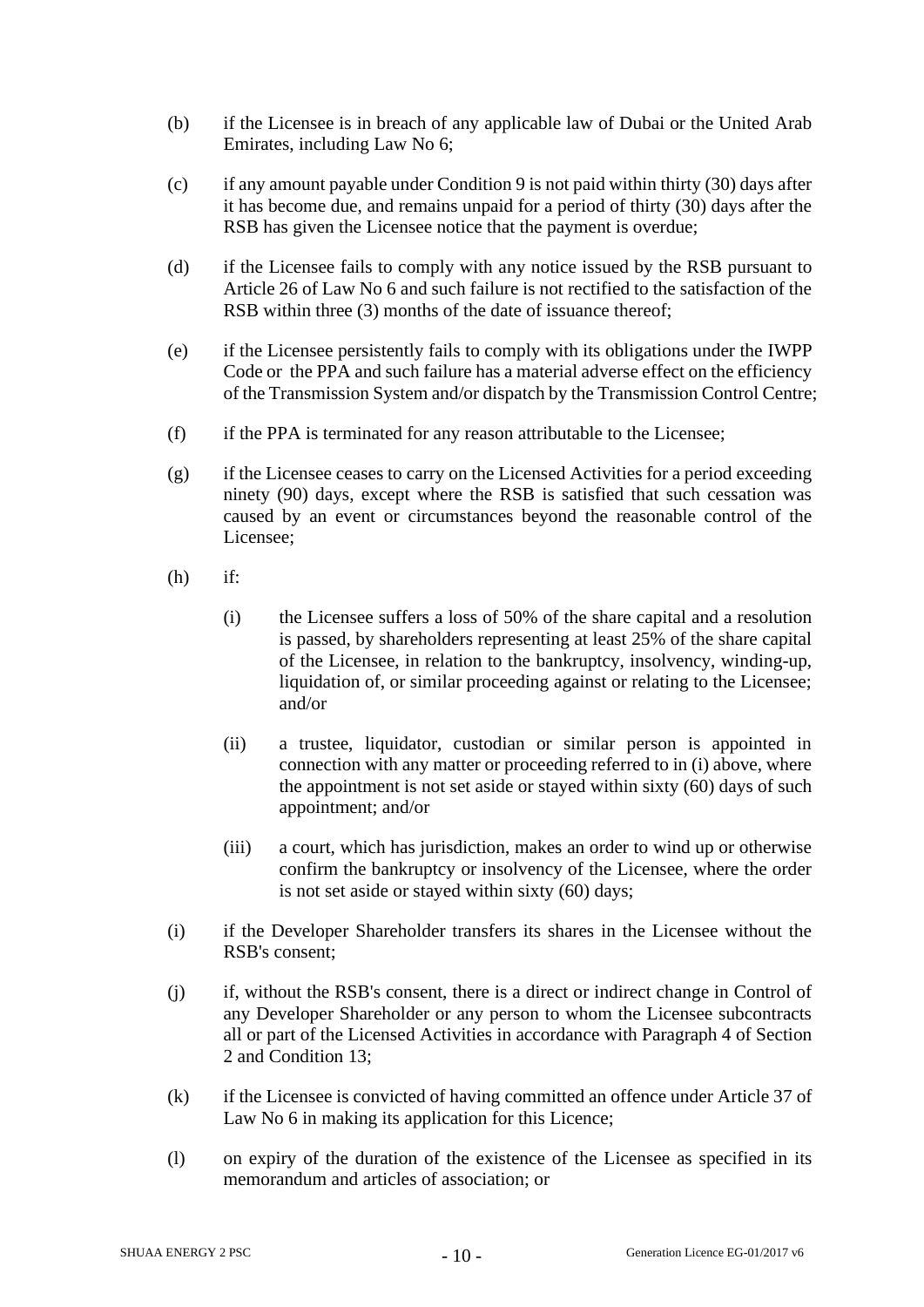(m) on the dissolution of the Licensee by operation of law on its merger with another entity, unless the RSB consents (pursuant to Condition 12) to the transfer of the Licence to the entity with which the Licensee has merged.

## **CONDITION 12 TRANSFER OF LICENCE**

- 1. The Licensee shall not (nor shall any person (individual or corporate) acting on behalf of the Licensee pursuant to a power of attorney, security assignment or other security document) transfer the Licence without the written consent of the RSB. In giving such consent, the RSB shall apply the same criteria as it applies to new applicants for a Licence. Any purported transfer in breach of this Condition shall be null and void.
- 2. In deciding whether to give its consent under this Condition 12, the RSB shall apply the same criteria as it would apply if it were deciding whether to grant a Licence to the transferee and the RSB may require the transferee to provide the same information as it would require if the transferee were applying for a Licence.
- 3. The RSB may make any consent given under this Condition 12 subject to compliance with such (i) modifications or other conditions as the RSB considers necessary or expedient for the purpose of protecting the interests of consumers, and (ii) incidental or consequential modifications or conditions as it considers necessary or expedient.

## **CONDITION 13 SUBCONTRACTING LICENSED ACTIVITIES**

To the extent that the Licensee is permitted to subcontract all or part of the Licensed Activities to a third party in accordance with Paragraph 4 of Section 2, the Licensee shall obtain the prior approval of the RSB to any change in the identity, or removal, of such third party and any material change in that subcontractor's scope of work.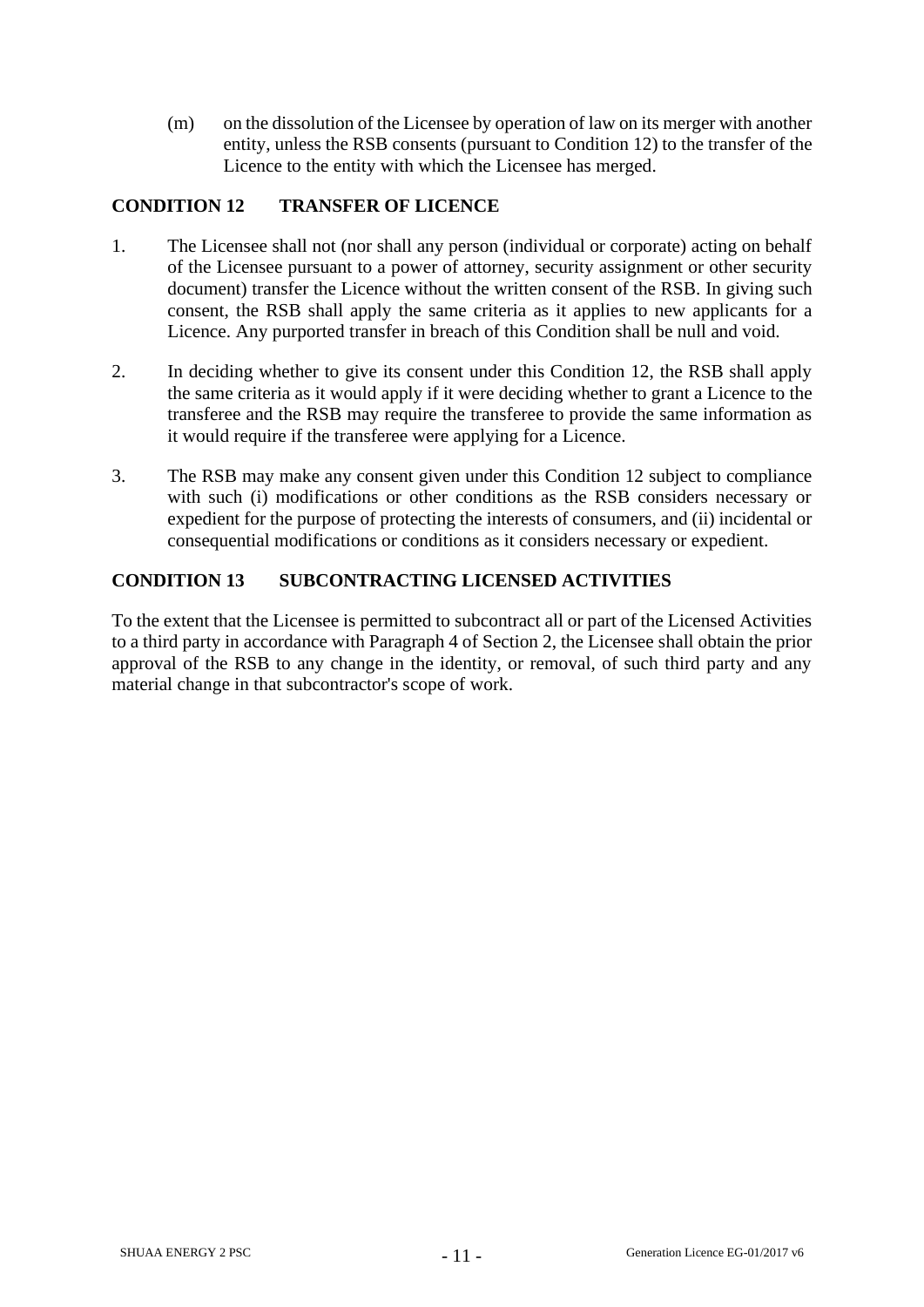## **SCHEDULE 2 - PLANT DESCRIPTION**

| Location                  | Mohammad Bin Rashid Solar Park, Saih Al Dahal, Dubai |
|---------------------------|------------------------------------------------------|
| Capacity                  | $870$ MW <sub>AC</sub> ; Three Phases                |
| Technology                | PV Solar                                             |
| <b>Planned Commercial</b> | Phase A: 210 MW, COD April 2018                      |
| <b>Operation Dates</b>    | Phase B: 330 MW, COD April 2019                      |
|                           | Phase C: 330 MW, COD April 2020                      |